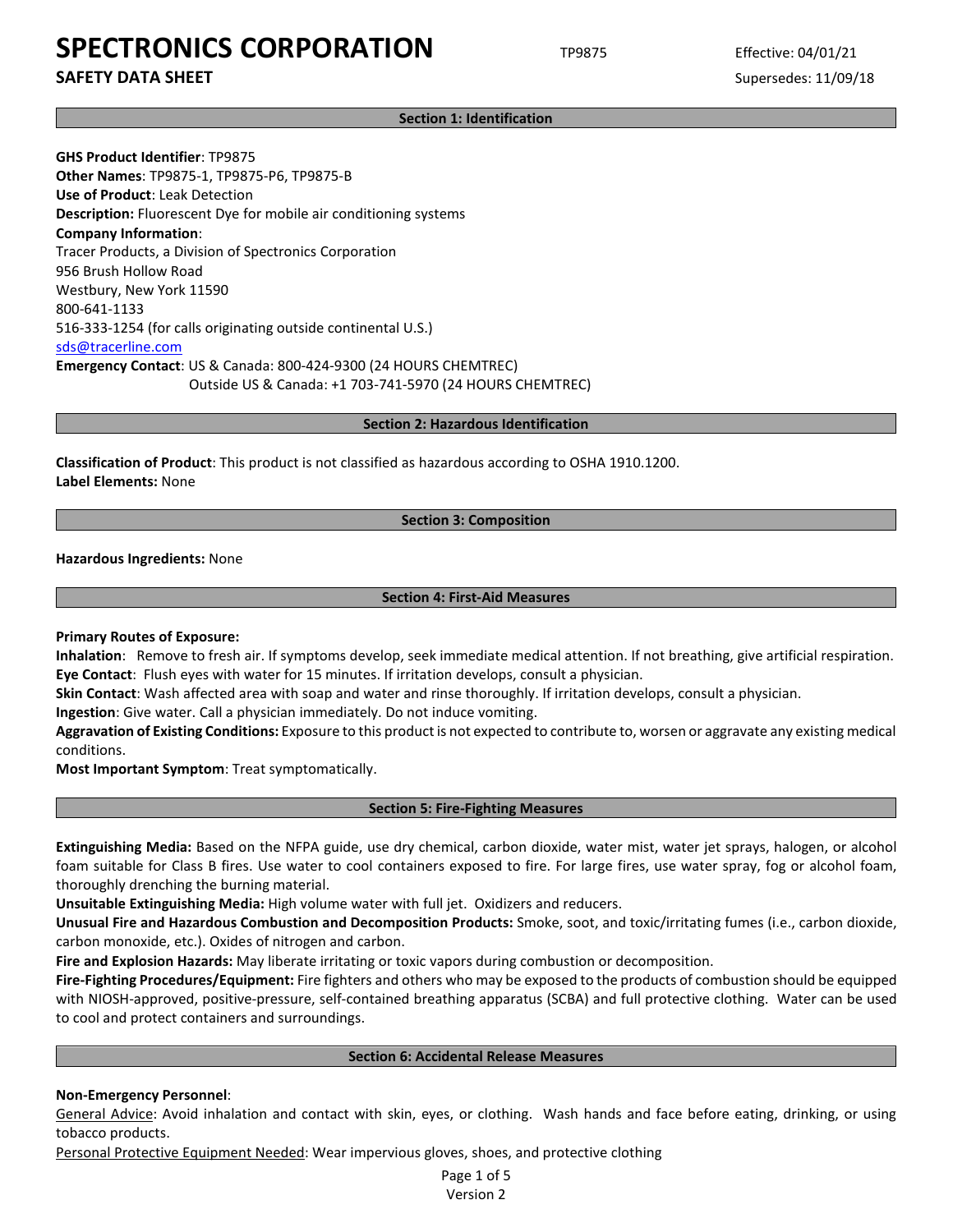## **SAFETY DATA SHEET** SUPERFOUR SUPERFOUR SUPERFOUR SUPERFOUR SUPERFOUR SUPERFOUR SUPERFOUR SUPERFOUR SUPERFOUR SUPERFOUR SUPERFOUR SUPERFOUR SUPERFOUR SUPERFOUR SUPERFOUR SUPERFOUR SUPERFOUR SUPERFOUR SUPERFOUR SUPERFOUR SU

### **Emergency Personnel**:

Suitable Protective Gear: Wear impervious gloves, shoes and protective clothing.

#### Unsuitable Protective Gear: Not Applicable

**Environmental Precautions**: Prevent any contamination of local soils and water supply. Prevent ground water infiltration or any ground penetration. Avoid the spreading or entering into watercourses by using sand, soil, or other types of barriers. If contamination into water course or sewage system, alert appropriate authorities.

### **Containment/Clean-up Methods**:

Containment & Recovery of Product: Contain with absorbent material, such as clay, soil, universal binding medium, or any commercially available absorbent. Shovel reclaimed dye and absorbent into a recovery or salvage drums for disposal. For larger spills, transfer to a salvage tank for recovery or safe disposal. Any residues should be treated like a small spill. This is not a RCRA hazardous waste per Title 40 CFR 261. Stop material from contaminating soil, or from entering sewers or bodies of water. For larger spills, transfer to a salvage tank for safe recovery/disposal. Residues are treated as small spills.

Disposal**:** Either incinerate or land fill in accordance with applicable local, state and federal regulations.

#### **Section 7: Handling and Storage**

**Handling Precautions:** Use product only in well ventilated areas. Avoid breathing in mists or vapors from a heated product. Avoid formation of mists. Avoid heating product near flash point. Avoid prolonged or repeated contact with skin. Handle in ambient temperature.

**Storage Conditions:** Store in a cool, dry, well-ventilated area away from heat, ignition sources, and direct sunlight. Always keep containers tightly closed. Store away from oxidizing and reducing agents.

**Personal Hygiene:** Wash hands before breaks and at the end of the work day. Do not carry cleaning clothes used to absorb product in clothing. General hygiene measures for chemicals apply.

**Empty Container Precautions:** Do not reuse empty container for any purpose.

### **Section 8: Exposure Controls/Personal Protection**

**Occupational Exposure Limits**: No exposure limits have been established for this product.

## **Biological Exposure Limits**: No data available

**Engineering Controls/Ventilation**: Maintain airborne concentrations below the established exposure limits by providing adequate ventilation. General (dilution) ventilation should be acceptable. Additional local exhaust ventilation is recommended where dusts, mists or vapors may be released.

#### **Personal Protective Equipment**:

Respiratory Protection: Avoid breathing vapor and/or mist. If occupational exposure limits are exceeded wear NIOSH/OSHA approved equipment. Use a respiratory protection fitted with a combination filter A-P3 for short term use. High airborne concentrations may necessitate the use of self-contained breathing apparatus (SCBA) or a supplied air respirator. Respiratory protection programs must be in compliance with 29 CFR 1910.134.

Skin Protection: Wear protective clothing and appropriate impervious gloves.

Eye Protection: Wear safety goggles with peripheral coverage approved to EU Standard EN 166, AS/NZS 1337. An eye wash facility should be readily available.

Hand Protection: When in contact with material, be sure to use proper gloves approved to standards (Europe: EN 374, U.S.: F739, & AS/NZS: 2161). Gloves made from neoprene, nitrile or butyl rubber may provide suitable chemical protection.

Hygiene Measures: Wash thoroughly after handling, especially before eating, drinking, smoking, or using restroom facilities.

## **Section 9: Physical and Chemical Properties**

**Physical State**: Liquid **Appearance**: Amber **Odor**: mild **Odor Threshold**: No data available **pH**: No data available **Melting/ Freezing Point**: No data available **Initial Boiling Point**: No data available **Boiling Range**: No data available **Flash Point (PMCC)**: 419.9°F (215.5°C)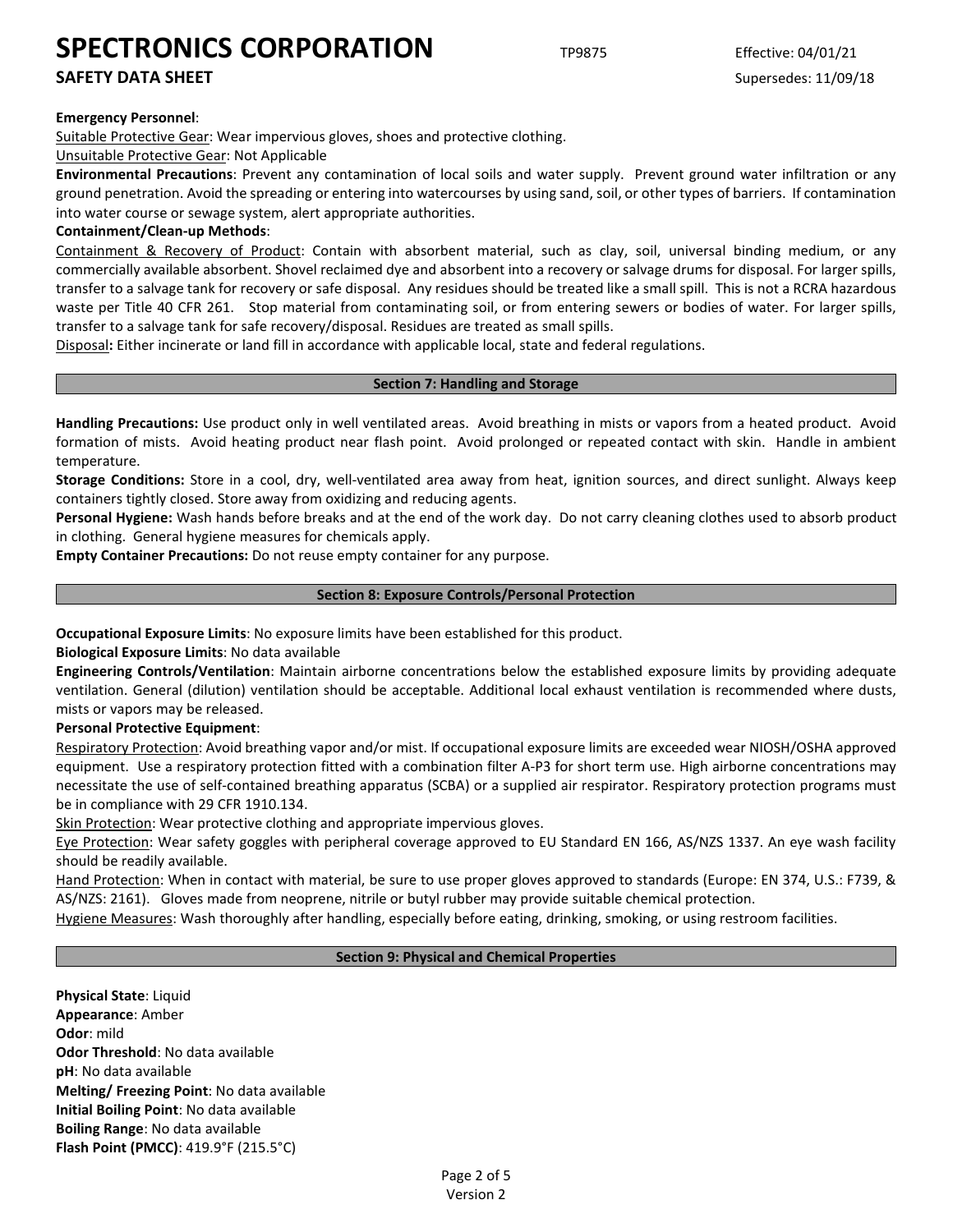**SAFETY DATA SHEET** SUPERFOUR SUPERFOUR SUPERFOUR SUPERFOUR SUPERFOUR SUPERFOUR SUPERFOUR SUPERFOUR SUPERFOUR SUPERFOUR SUPERFOUR SUPERFOUR SUPERFOUR SUPERFOUR SUPERFOUR SUPERFOUR SUPERFOUR SUPERFOUR SUPERFOUR SUPERFOUR SU

**Evaporative Rate**: No data available **Solid/Gas Flammability**: No data available **Upper/Lower Explosive Limit**: No data available **Vapor Pressure 68**° **F (20**° **C)**: No data available **Vapor Density (Air=1)**: No data available **Relative Density**: 0.9994 **Solubility in Water**: Insoluble **Partition Coefficient: n-octanol/water**: No data available **Auto-ignition Temperature**: No data available **Decomposition Temperature**: No data available **Viscosity at 40°C: 24.9 Viscosity at 100°C**: No data available

## **Section 10: Stability and Reactivity**

**Reactivity**: This product is non-reactive under ambient conditions

Stability: Stable under normal conditions of use. Can decompose slowly with localized heating over 300°C **Conditions to Avoid**: High temperatures & a source of ignition. Toxic fumes may be released if product is heated above decomposition point.

**Incompatible Materials**: Strong Acids, Strong oxidizing agents, and Reducing agents Hazardous Decomposition Products: In the event of combustion, CO and CO<sub>2</sub> will be formed.

**Hazardous Polymerization**: Will not occur

## **Section 11: Toxicological Information**

| Oral LD <sub>50</sub>       | Rat    | >5,000 mg/kg   |
|-----------------------------|--------|----------------|
| Dermal LD <sub>50</sub>     | Rabbit | >2,000 mg/kg   |
| Inhalation LC <sub>50</sub> | Rat    | $>12$ mg/l     |
| Eye Irritation              | Rabbit | Not Irritating |
| Skin Irritation             | Rabbit | Not Irritating |

**Carcinogenicity**: According to ACGIH, IARC, NTP, and OSHA, this product is not a hazardous carcinogen to humans. **Sensitization:** This product is not classified as a sensitizer

**STOT-single exposure**: This product is not classified as a specific organ toxicant

**STOT-repeated exposure**: This product is not classified as a specific organ toxicant

**Genetic Toxicity:** This product is not classified as a genetic toxin

**Aspiration Hazard**: This product is not classified as an aspiration hazard

**Likely Routes of Exposure**: Eyes, skin and respiratory tract

**Symptoms**:

Eye Contact: May cause mild irritation

Skin Contact: May cause mild irritation

Inhalation: May cause mild irritation

Ingestion: May cause mild irritation

## **Section 12: Ecological Information**

## **Toxicity**:

| Fish LL <sub>50</sub> 96hr mg/l        | >100 |
|----------------------------------------|------|
| Crustacean LL <sub>50</sub> 96hr. mg/l | >100 |
| Algae NOEL 72hr. mg/l                  | >100 |

**Persistence & Degradability**: Not readily biodegradable **Bioaccumulation Potential**: No data available **Mobility in Soil**: No data available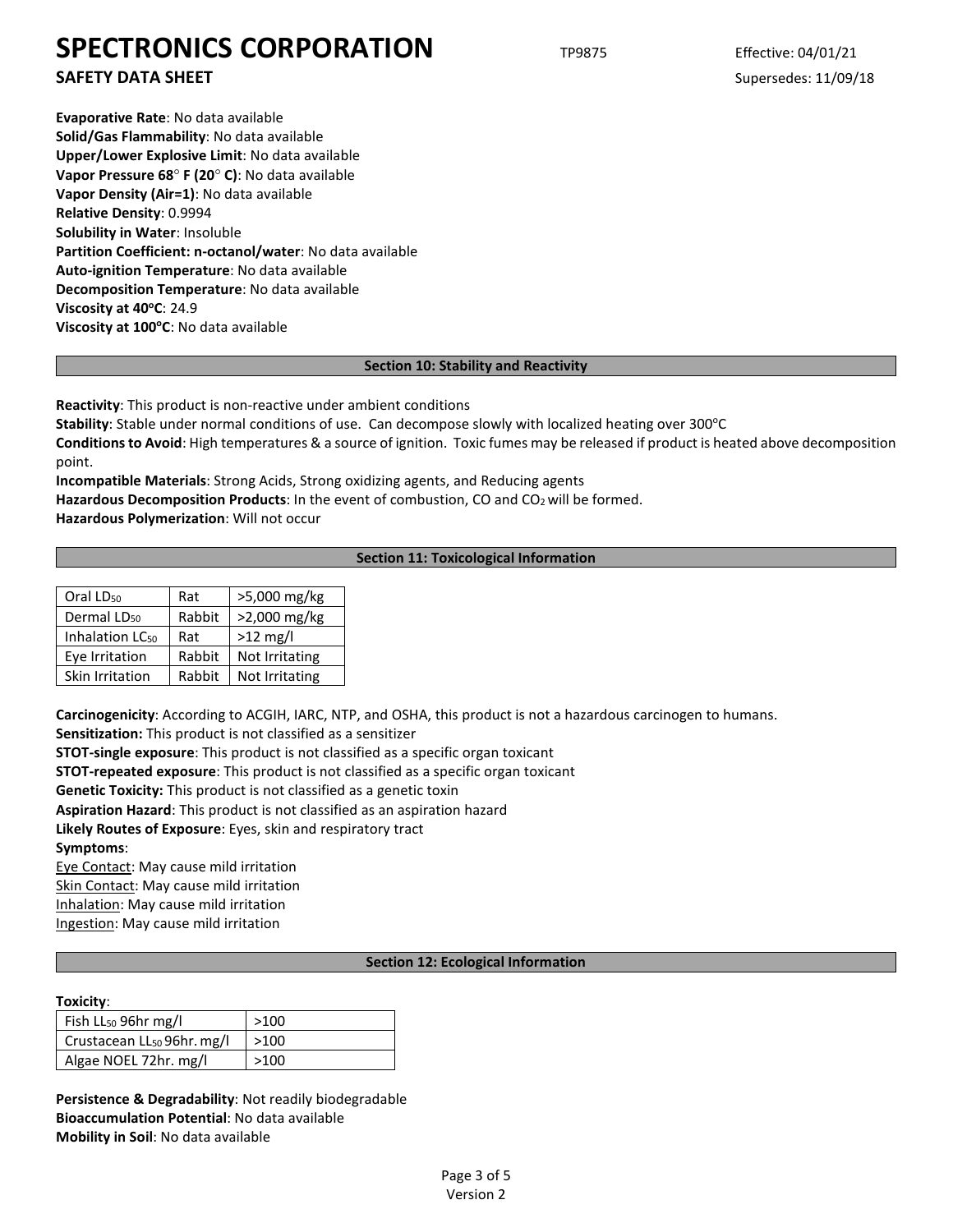**SAFETY DATA SHEET** SUPERFOUR SUPERFOUR SUPERFOUR SUPERFOUR SUPERFOUR SUPERFOUR SUPERFOUR SUPERFOUR SUPERFOUR SUPERFOUR SUPERFOUR SUPERFOUR SUPERFOUR SUPERFOUR SUPERFOUR SUPERFOUR SUPERFOUR SUPERFOUR SUPERFOUR SUPERFOUR SU

#### **Section 13: Disposal Considerations**

**General Statements:** Federal regulations may apply to empty container. State and/or local regulations may be different.

**Disposal:** Recover or recycle if possible, otherwise, dispose of in accordance with all local, state, and federal regulations. Sewage disposal is discouraged

**Special Instructions:** Be sure to contact the appropriate government environmental agencies if further guidance is required. Do not remove labels from container until container is cleaned properly. Containers can be reused or disposed of by landfill or incineration if appropriate to local law. Water with cleaning agents is required

**Hazardous Waste Number:** Not a RCRA hazardous waste

#### **Section 14: Transportation**

**General Comments**: This product is not classed as hazardous or regulated for transport under 49 CFR, IATA/ICAO, or IMDG **49 CFR:**

**DOT Shipping Name:** Not Regulated **DOT Label:** Not Applicable **DOT Identification No.:** Not Applicable; Nonregulated shipments by air under 49 CFR, IATA/ICAO AND IMO **UN Proper Shipping Name:** Not Applicable **Transport Hazard Class:** Not Applicable **Packing Group:** Not Applicable **Classification Code:** Not Applicable **Transport by Road/Rail (ADR/RID): Environmental Hazard:** Not Applicable **Tunnel Restriction Code:** Not Applicable **Transport by Sea (IMDG): Marine Pollutant:** Not Applicable **Environmental Hazard:** Not Applicable **Transport by Air (IATA):**

**Special Precautions for User:** Unless otherwise specified, general measures for safe transport must be followed **Transport in Bulk:** Non-dangerous material according to transport regulations

#### **Section 15: Regulatory Information**

#### **Inventory Status:**

| Inventory                                                                     | <b>Status</b>                      |
|-------------------------------------------------------------------------------|------------------------------------|
| <b>U.S. TSCA Inventory</b>                                                    | Listed                             |
| <b>Canadian Domestic Substances List (DSL)</b>                                | Listed or Exempt                   |
| <b>Australian Inventory of Chemical Substances (AICS)</b>                     | One or more ingredients not listed |
| <b>European Inventory of Existing Commercial Chemical Substances (EINECS)</b> | Listed                             |
| Japan Inventory of Existing and New Substances (ENCS)                         | One or more ingredients not listed |
| <b>Korea Existing Chemical Inventory (KECI)</b>                               | One or more ingredients not listed |
| <b>China Inventory of Existing Chemical Substances (IECSC)</b>                | One or more ingredients not listed |
| <b>Philippine Inventory of Chemicals (PICCS)</b>                              | One or more ingredients not listed |

**SARA Title III Information**: This product contains no chemicals subject to the reporting requirements of Section 313 of the emergency planning and community right to know act.

**SARA - Section 302-Extremely Hazardous Substances:** No regulated ingredients.

```
SARA - Section 302-Reportable Quantity: None.
```
**SARA - Section 311/312-Hazard Categories:** Fire Hazard: No Sudden Release of Pressure Hazard: No Reactivity Hazard: No Immediate (Acute) Health Hazard: Yes Delayed (Chronic) Health Hazard: No